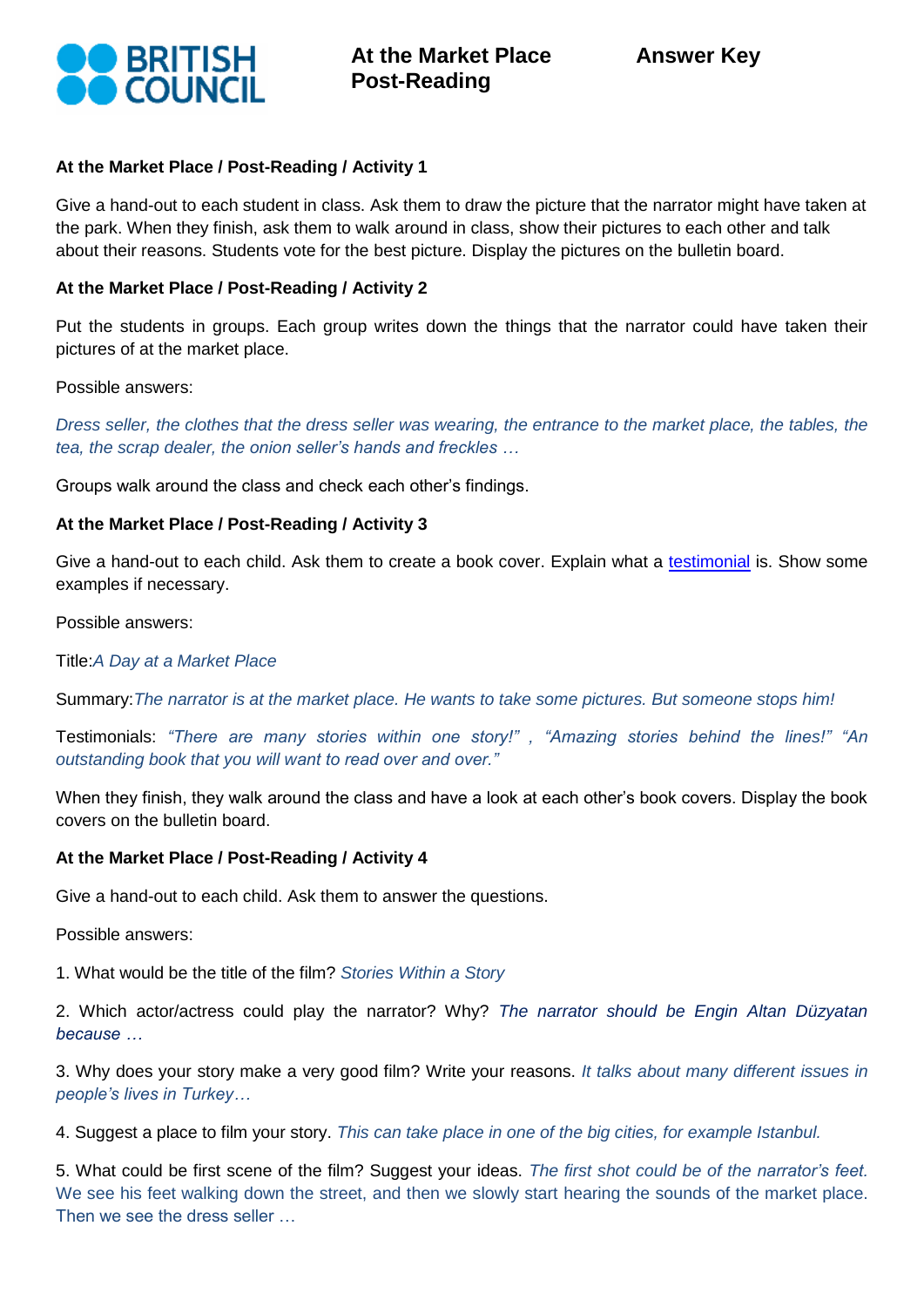Check the students' answers in class.

# **At the Market Place / Post-Reading / Activity 5**

Give a hand-out to each student. Ask them to complete the information about the characters.

Possible answers:

Narrator His hobbies: *He likes taking pictures, trekking, watching films …* His favourite films: *His favourite film is* Issız Adam. His favourite type of music: *He likes jazz music.* His favourite websites:*www.photographers.com* His latest Facebook update: *I am going to Topkapı Palace to take some pictures tomorrow.*

# Dress seller

His hobbies: *He likes surfing on the internet and chatting with people.* His favourite films: *He likes watching western films.* His favourite type of music: *He likes arabesk music.*  His favourite websites: *www.newideas4marketing.com* His latest Facebook update: *Just sent a letter to my dad!* 

When they finish, they share their ideas in groups.

# **At the Market Place / Post-Reading / Activity 6**

Give a hand-out to each student. Ask them to write the letter that the dress seller left for his parents when he ran away from home.

Possible answer:

*Dear Mum and Dad,*

*I am leaving home. I don't want to kill anyone. I want to study and I want to be a doctor. You don't understand me. If you had understood me, you wouldn't have given me that gun. Don't look for me! I will be far away from you.* 

#### *Your son*

Ask your students to read their letters in class. Display them on the bulletin board.

# **At the Market Place / Post-Reading / Activity 7**

Put the students in groups. Give each group the hand-out and ask them to complete the dress seller's CV.

Possible answer:

Name: *Hasan* Family name: *Hasanoğulları* Date of Birth: *01.10.1990* Place of Birth: *Iğdır* Email address: *hasanatthemarket@hotmail.com* Work experience: *X marketplace as a dress seller from 2012 – now Y marketplace as a fruit seller from 2010-2012* Interests: *I like reading books, listening to music and surfing on internet.* My dream job: *My dream job is to be* a showman in hotels and entertain people.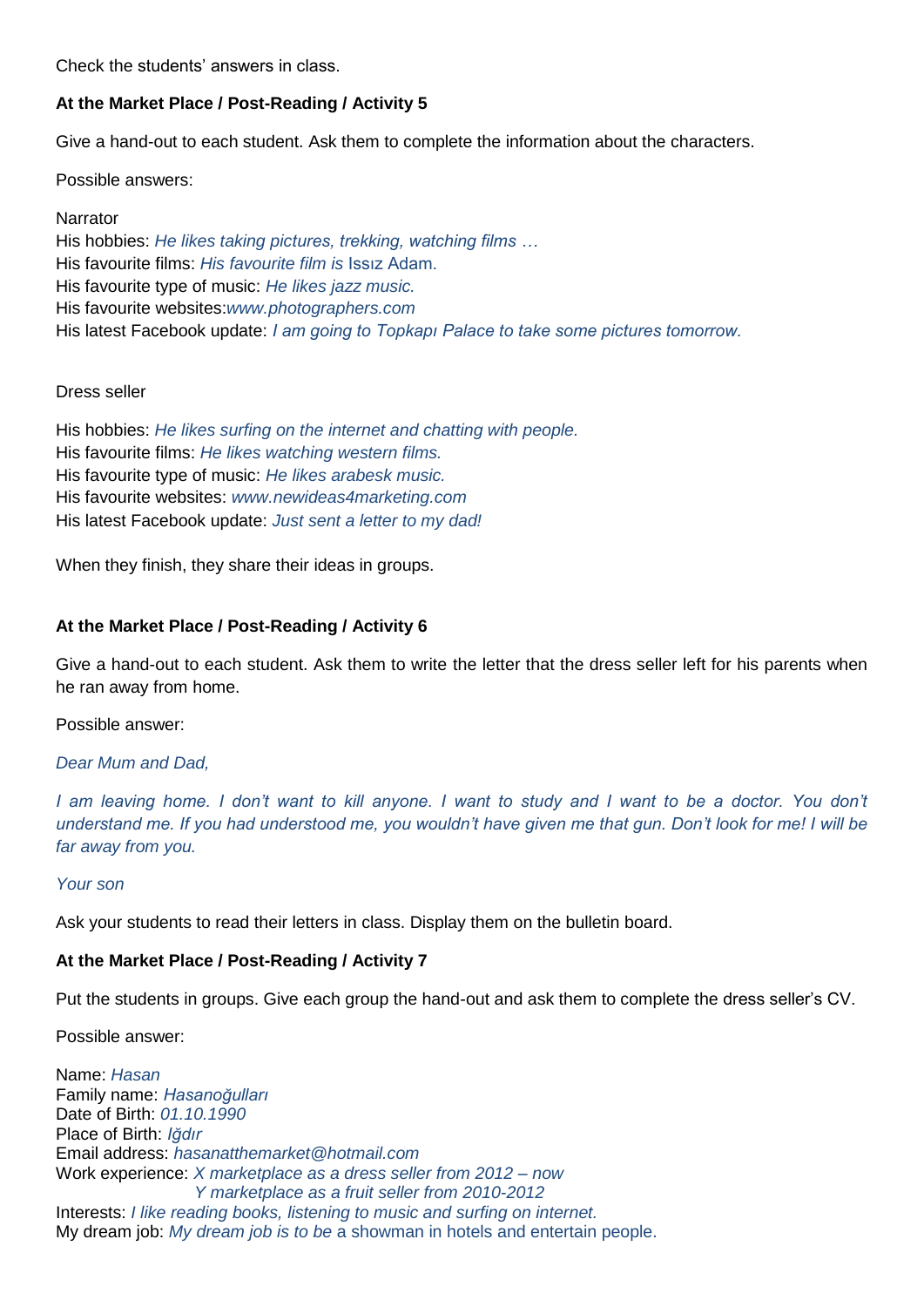Students walk around the class and have a look at each other's work. Brainstorm what kind of a job the narrator could do apart from being a dress seller in the market place.

# **At the Market Place / Post-Reading / Activity 8**

Put the students in pairs. Give each pair the hand-out. Ask them to complete it.

Possible answers:

*Narrator: He is living in Italy at the moment as a professional photographer. He is taking pictures of famous models from all over Turkey. He has won many awards for the photographs that he has taken …* 

*Dress seller: He is living in Antalya now. He got married and he has two children. He has his own shop. At the same time, he is going to university …*

*Scrap dealer: He is living in Istanbul. He has his own factory now. He won the lottery and made a fortune.*

Students share their ideas with others in class.

### **At the Market Place / Post-Reading / Activity 9**

Ask students what kind of things they would buy for themselves if they went to the market place. Write down their answers on the board. Give each student the hand-out and ask them to complete it.

Possible answers:

To your dad: *I would buy peppers.* Your reason: *My dad likes eating peppers a lot.* To your dad: *I would buy lemons for my mum.* Your reason: *She likes drinking lemonade.* To your best friend: *I would buy socks.* Your reason: *She has a collection of different socks.* To yourself: *I would buy a white t-shirt.* Your reason: *I wear white t-shirts a lot.*

Students walk around the class and check each other's work.

# **At the Market Place / Post-Reading / Activity 10**

Ask "What do people do to advertise the things that they want to sell?" Brainstorm with the students. Divide the class into groups and give the hand-out to each group to complete.

Possible answers:

*I would give a small free gift for each thing that the customers buy. I would bring a singer and make her sing a song. I would hire a fortune teller. She would read the fortunes of customers who spend a lot of money.* 

*…* Each group shares their answers.

#### **At the Market Place / Post-Reading / Activity 11**

Divide the class into groups and give the hand-out to each group to complete.

#### Answers:

*1. Why did the narrator go to the market place?*

- *2. Why didn't the dress seller want the narrator to take his picture?*
- *3. Why did the woman give an award to the scrap dealer's father?*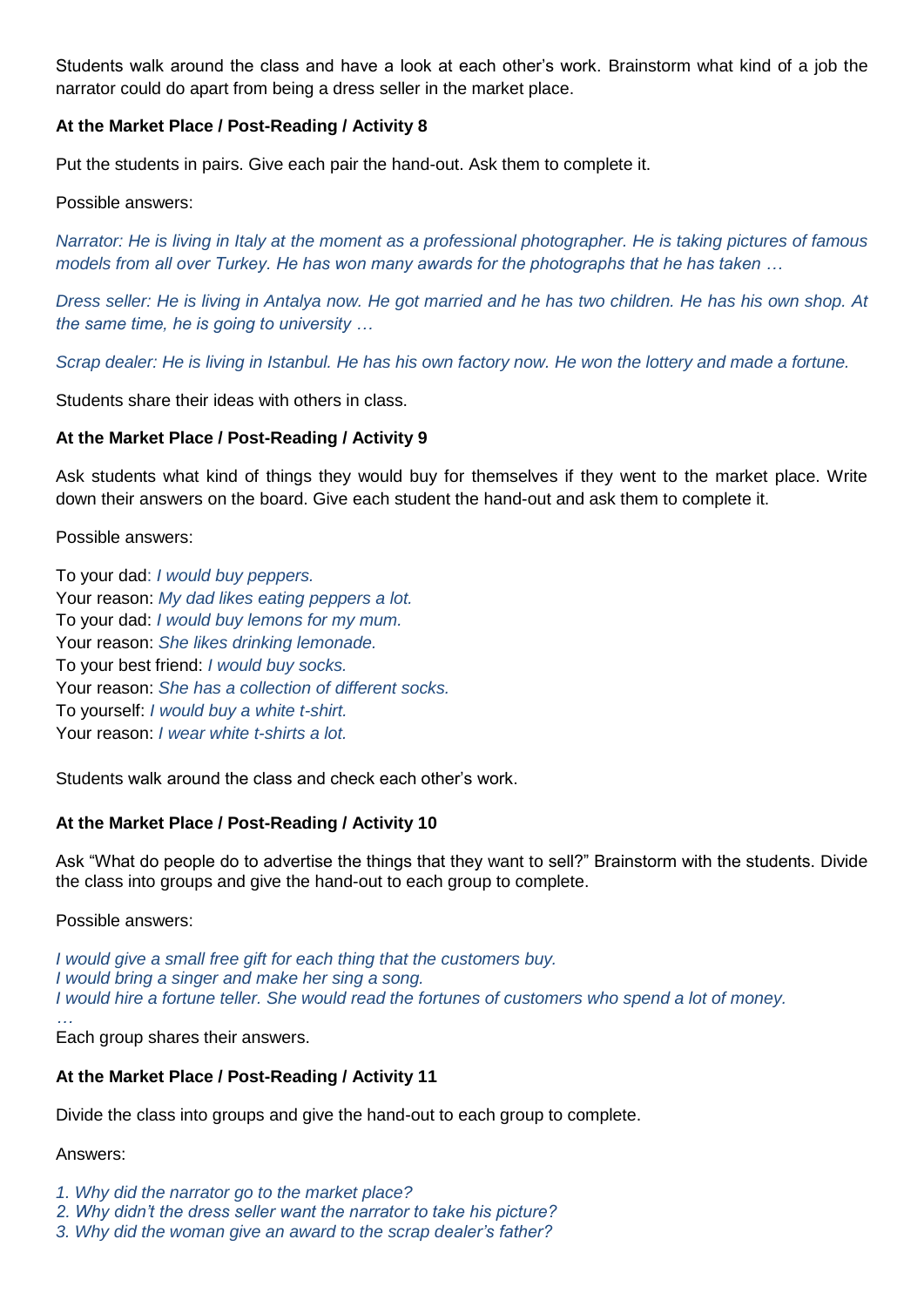*4. Why did the onion seller hide his hands?*

*5. Why did the dress seller run away from home?*

*6. What did the narrator do after he left the market place?*

Check the answers in class.

# **At the Market Place / Post-Reading / Activity 12**

Ask students if they like the story or not. Ask their reasons. Give each student the hand-out and ask them to write a letter to their friends about their feelings about the story. Remind them to add at least five reasons to their letters.

#### Possible answers:

*… I really like this story. There are many different characters and you read about all their stories in this short story. You understand how life is different in various parts of the country …*

*… I didn't like the story. I don't understand why the narrator went to the park after the market place …*

Students read each other's letters and write a reply.

# **At the Market Place / Post-Reading / Activity 13**

Write the characters of the story on the board. Talk about each character and what the students have learnt about them from the story. Put the students in pairs and give them the hand-outs. Ask students to complete the hand-outs.

Possible answers:

*Narrator: Taking photographs is his hobby. He likes listening to stories … Dress seller: He ran away from home. He is a good person. He is afraid. He doesn't want to kill anyone … Scrap dealer: They collect junk materials from the garbage. He is working with his father … Onion seller: He is shy. He has got freckles on his face. His hands are dirty …*

They share their answers with the rest of the class.

#### **At the Market Place / Post-Reading / Activity 14**

Give each student a hand-out and ask them to complete it.

Possible answers:

#### *To: myfriend@email.com*

*Hi,*

*Hope you are well. Yesterday I went to the marketplace to take some pictures. While I was just about to take the picture of a dress seller, an old woman asked me to talk to the dress seller because he didn't hear her. She wanted to exchange the dress that she had bought last week...*

When each student finishes writing the summary, ask them to give their hand-outs to the students who they are sitting next to. Everyone reads the email and writes an answer.

Possible answers:

*To: narrator@email.com*

*Hi,*

*Thank you for your mail. What a strange day it was for you. They must have very difficult lives. Did you take any pictures of them? …*